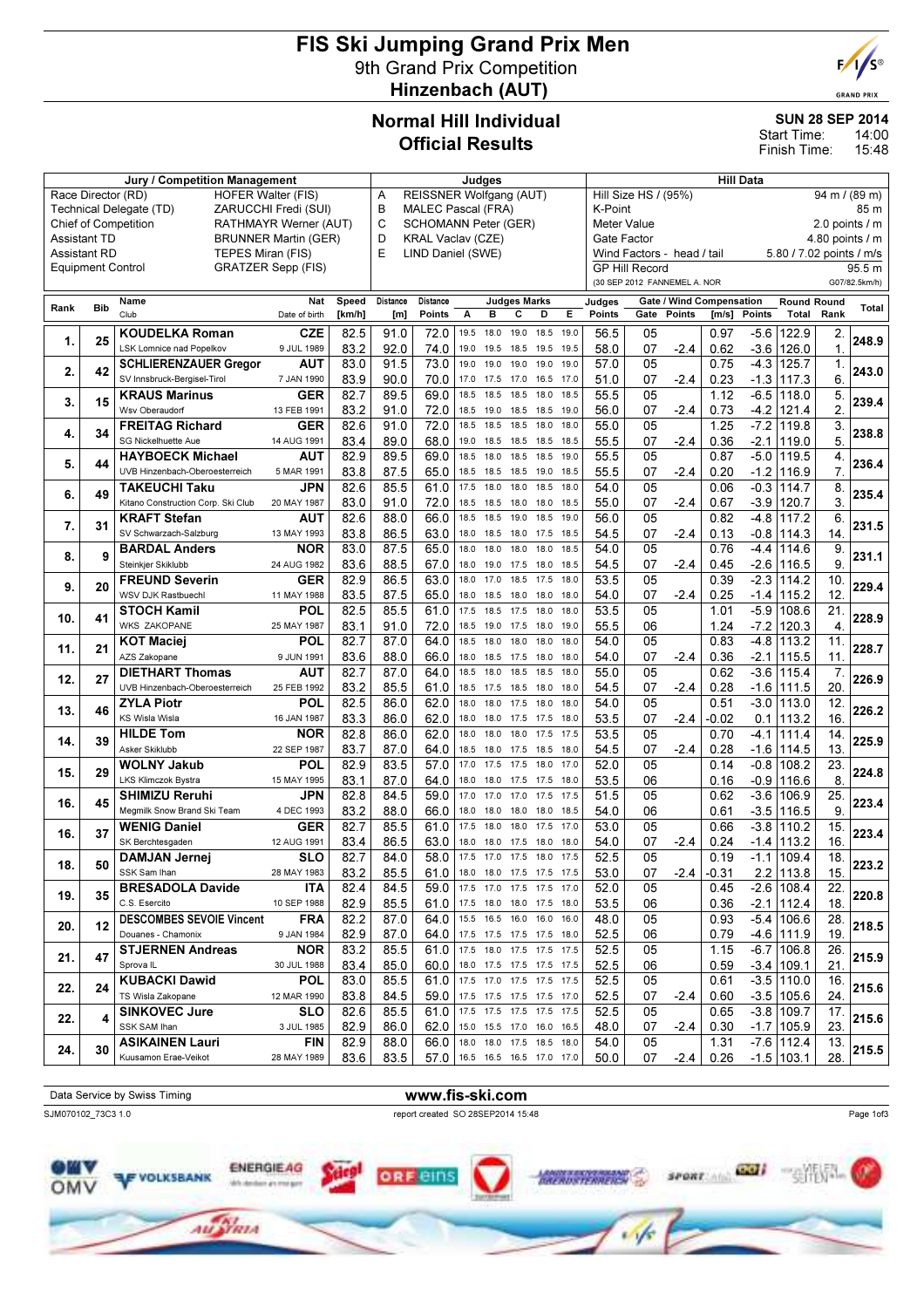# FIS Ski Jumping Grand Prix Men 9th Grand Prix Competition Hinzenbach (AUT)



**GRAND PRIX** 

## Normal Hill Individual Official Results

#### SUN 28 SEP 2014

14:00 15:48 Start Time: Finish Time:

|      | <b>Bib</b>                        | Name                                                      | Nat                       | Speed        | Distance     | Distance      |      |                          | <b>Judges Marks</b> |                   |              | Judges       |          | <b>Gate / Wind Compensation</b> |              |                | <b>Round Round</b> |            |       |
|------|-----------------------------------|-----------------------------------------------------------|---------------------------|--------------|--------------|---------------|------|--------------------------|---------------------|-------------------|--------------|--------------|----------|---------------------------------|--------------|----------------|--------------------|------------|-------|
| Rank |                                   | Club                                                      | Date of birth             | [km/h]       | [m]          | <b>Points</b> | A    | в                        | C                   | D                 | Е            | Points       | Gate     | <b>Points</b>                   | [m/s]        | <b>Points</b>  | Total              | Rank       | Total |
| 25.  | 48                                | <b>KOBAYASHI Junshiro</b>                                 | JPN                       | 82.1         | 85.5         | 61.0          |      | 17.5 17.0                | 17.5                | 17.5              | 17.5         | 52.5         | 05       |                                 | 0.71         | $-4.1$         | 109.4              | 18.        | 214.1 |
|      |                                   | Megmilk Snow Brand Ski Team                               | 11 JUN 1991               | 82.9         | 84.0         | 58.0          | 17.0 | 17.5                     |                     | 17.0 17.0         | 17.0         | 51.0         | 07       | -2.4                            | 0.32         | $-1.9$         | 104.7              | 26         |       |
| 26.  | 38                                | <b>SAKUYAMA Kento</b>                                     | JPN                       | 82.2         | 83.5         | 57.0          | 17.0 | 17.5                     |                     | 17.5 17.5         | 17.0         | 52.0         | 05       |                                 | 0.60         | $-3.5$         | 105.5              | 30.        | 213.6 |
|      |                                   | Kitano Construction Corp. Ski Team                        | 3 JUL 1990                | 82.8         | 83.5         | 57.0          | 17.5 | 17.5                     | 17.0                | 17.5              | 17.0         | 52.0         | 06       |                                 | 0.15         | $-0.9$         | 108.1              | 22         |       |
| 27.  | 16                                | <b>KOZISEK Cestmir</b>                                    | <b>CZE</b>                | 82.6         | 86.0         | 62.0          | 18.0 | 17.5                     | 17.5                | 18.0              | 17.5         | 53.0         | 05       |                                 | 1.43         | $-8.3$         | 106.7              | 27.        | 212.3 |
|      |                                   | LSK Lomnice nad Popelkou<br><b>WANK Andreas</b>           | 9 NOV 1991<br><b>GER</b>  | 83.1<br>83.3 | 85.0<br>86.0 | 60.0<br>62.0  | 16.5 | 17.5 17.0<br>17.0        | 17.5                | 17.5 18.0<br>17.0 | 17.0<br>17.0 | 52.0<br>51.0 | 06<br>05 |                                 | 1.10<br>0.70 | -6.4<br>$-4.1$ | 105.6<br>108.9     | 24.<br>20. |       |
| 28.  | 23                                | SC Hinterzarten                                           | 18 FEB 1988               | 84.0         | 81.0         | 52.0          | 16.5 | 17.5                     |                     | 17.0 17.0         | 17.0         | 51.0         | 07       | -2.4                            | -0.16        | 1.1            | 101.7              | 29         | 210.6 |
|      |                                   | <b>NIEMI Sami</b>                                         | <b>FIN</b>                | 82.7         | 85.0         | 60.0          | 17.5 | 17.0                     | 17.5                | 17.5              | 17.5         | 52.5         | 05       |                                 | 1.05         | $-6.1$         | 106.4              | 29.        |       |
| 29.  | 32                                | Ounasvaaran Hiihtoseura                                   | 16 FEB 1991               | 83.0         | 82.5         | 55.0          | 17.0 | 17.0                     | 17.5                | 17.5              | 17.0         | 51.5         | 06       |                                 | 0.43         | $-2.5$         | 104.0              | 27.        | 210.4 |
|      |                                   | <b>ALEXANDER Nicholas</b>                                 | USA                       | 82.5         | 88.0         | 66.0          | 17.0 | 16.5                     | 16.0                | 16.5              | 16.5         | 49.5         | 05       |                                 | 1.36         | $-7.9$         | 107.6              | 24.        |       |
| 30.  | 7                                 | Lebanon Outing Club                                       | 24 AUG 1988               | 83.0         | 81.5         | 53.0          | 16.5 | 16.0                     | 16.5                | 17.0              | 17.0         | 50.0         | 06       |                                 | 0.46         | $-2.7$         | 100.3              | 30.        | 207.9 |
| 31.  | 13                                | <b>AIGNER Clemens</b>                                     | AUT                       | 82.3         | 84.0         | 58.0          | 17.5 | 17.5                     | 18.0                | 18.0              | 17.5         | 53.0         | 05       |                                 | 0.95         | $-5.5$         | 105.5              | 30.        | 205.0 |
|      |                                   | SV Innsbruck-Bergisel-Tirol                               | 2 FEB 1993                | 82.7         | 80.0         | 50.0          |      | 17.0 16.5 16.5 17.5 16.5 |                     |                   |              | 50.0         | 06       |                                 | 0.08         | $-0.5$         | 99.5               | 31.        |       |
|      |                                   |                                                           |                           |              |              |               |      |                          |                     |                   |              |              |          |                                 |              |                |                    |            |       |
|      |                                   | not qualified for final round                             |                           |              |              |               |      |                          |                     |                   |              |              |          |                                 |              |                |                    |            |       |
| 32.  | 40                                | <b>MAKSIMOCHKIN Mikhail</b><br>Nizhniy Novgorod           | <b>RUS</b><br>29 AUG 1993 | 83.0         | 84.0         | 58.0          |      | 17.0 17.5 17.0 17.5 17.0 |                     |                   |              | 51.5         | 05       |                                 | 0.75         | $-4.3$         | 105.2              | 32.        | 105.2 |
|      |                                   | <b>HLAVA Lukas</b>                                        | <b>CZE</b>                | 82.7         | 83.0         | 56.0          | 17.0 | 16.5                     |                     | 17.5 17.5 17.0    |              | 51.5         | 05       |                                 | 0.49         | $-2.8$         | 104.7              | 33.        |       |
| 33.  | 18                                | Dukla Liberec                                             | 10 SEP 1984               |              |              |               |      |                          |                     |                   |              |              |          |                                 |              |                |                    |            | 104.7 |
|      | 34.<br>6<br>35.<br>11<br>36.<br>1 | <b>MUOTKA OIII</b>                                        | <b>FIN</b>                | 83.0         | 85.5         | 61.0          |      | 17.0 17.5 17.0 17.0 17.0 |                     |                   |              | 51.0         | 05       |                                 | 1.35         | $-7.8$         | 104.2              | 34.        |       |
|      |                                   | Lahti Ski Club                                            | 14 JUL 1988               |              |              |               |      |                          |                     |                   |              |              |          |                                 |              |                |                    |            | 104.2 |
|      |                                   | <b>JUSTIN Rok</b>                                         | SLO                       | 82.0         | 84.0         | 58.0          |      | 17.0 17.5 17.5 17.5 17.0 |                     |                   |              | 52.0         | 05       |                                 | 1.01         | $-5.9$         | 104.1              | 35.        | 104.1 |
|      |                                   | SSD Stol Zirovnica                                        | 6 APR 1993                |              |              |               |      |                          |                     |                   |              |              |          |                                 |              |                |                    |            |       |
|      |                                   | <b>ASCHENWALD Philipp</b>                                 | AUT                       | 82.8         | 82.0         | 54.0          |      | 17.0 16.5 17.5 17.0 17.0 |                     |                   |              | 51.0         | 05       |                                 | 0.26         | $-1.5$         | 103.5              | 36.        | 103.5 |
|      |                                   | SC Mayerhofen-Tirol                                       | 12 NOV 1995               |              |              |               |      |                          |                     |                   |              |              |          |                                 |              |                |                    |            |       |
| 37.  | 26                                | <b>HAZETDINOV Ilmir</b>                                   | <b>RUS</b>                | 82.7         | 84.5         | 59.0          |      | 16.5 17.5 17.0 17.0 17.0 |                     |                   |              | 51.0         | 05       |                                 | 1.28         | $-7.4$         | 102.6              | 37.        | 102.6 |
|      |                                   | <b>CSKA</b><br><b>SCHIFFNER Markus</b>                    | 28 OCT 1991<br>AUT        | 82.8         | 83.0         | 56.0          |      | 16.5 16.5 16.5 17.0 16.5 |                     |                   |              | 49.5         | 05       |                                 | 0.57         | $-3.3$         | 102.2              |            |       |
| 38.  | 3                                 | UVB Hinzenbach-Oberoesterreich                            | 5 JUN 1992                |              |              |               |      |                          |                     |                   |              |              |          |                                 |              |                |                    | 38.        | 102.2 |
|      |                                   | <b>BOYARINTSEV Vladislav</b>                              | <b>RUS</b>                | 82.7         | 84.0         | 58.0          |      | 17.5 17.0 17.5 17.5 17.0 |                     |                   |              | 52.0         | 05       |                                 | 1.40         | $-8.1$         | 101.9              | 39.        |       |
| 39.  | 43                                | <b>CSKA</b>                                               | 31 OCT 1994               |              |              |               |      |                          |                     |                   |              |              |          |                                 |              |                |                    |            | 101.9 |
| 40.  | $\overline{2}$                    | <b>TOLLINGER Elias</b>                                    | AUT                       | 83.0         | 82.0         | 54.0          |      | 17.0 17.0 17.0 17.0 16.5 |                     |                   |              | 51.0         | 05       |                                 | 0.61         | $-3.5$         | 101.5              | 40.        | 101.5 |
|      |                                   | SV Innsbruck-Bergisel-Tirol                               | 25 MAR 1995               |              |              |               |      |                          |                     |                   |              |              |          |                                 |              |                |                    |            |       |
| 41.  | 10                                | <b>COLLOREDO Sebastian</b>                                | <b>ITA</b>                | 82.6         | 82.5         | 55.0          |      | 17.0 16.5                |                     | 16.0 17.0 17.0    |              | 50.5         | 05       |                                 | 0.71         | $-4.1$         | 101.4              | 41.        | 101.4 |
|      |                                   | GRUPPO SCIATORI FIAMME GIALLE                             | 9 SEP 1987                |              |              |               |      |                          |                     |                   |              |              |          |                                 |              |                |                    |            |       |
| 42.  | 28                                | <b>VELTA Rune</b>                                         | <b>NOR</b>                | 82.4         | 81.0         | 52.0          |      | 17.0 16.5 17.0 18.0 16.5 |                     |                   |              | 50.5         | 05       |                                 | 0.22         | $-1.3$         | 101.2              | 42.        | 101.2 |
|      |                                   | Lommedalen II<br><b>FANNEMEL Anders</b>                   | 19 JUL 1989<br><b>NOR</b> | 82.7         | 80.0         | 50.0          |      | 16.5 16.0                |                     | 17.0 16.5 16.5    |              | 49.5         | 05       |                                 | -0.22        | 1.5            | 101.0              | 43.        |       |
| 43.  | 36                                | Hornindal II                                              | 13 MAY 1991               |              |              |               |      |                          |                     |                   |              |              |          |                                 |              |                |                    |            | 101.0 |
|      |                                   | <b>DEZMAN Nejc</b>                                        | SLO                       | 82.7         | 83.0         | 56.0          |      | 16.5 17.0                |                     | 17.0 17.5 17.0    |              | 51.0         | 05       |                                 | 1.15         | $-6.7$         | 100.3              | 44.        |       |
| 44.  | 33                                | SK Triglav Kranj                                          | 7 DEC 1992                |              |              |               |      |                          |                     |                   |              |              |          |                                 |              |                |                    |            | 100.3 |
|      |                                   | <b>KOIVURANTA Anssi</b>                                   | <b>FIN</b>                | 83.1         | 82.0         | 54.0          |      | 16.5 16.5 17.0 16.5 17.0 |                     |                   |              | 50.0         | 05       |                                 | 0.66         |                | $-3.8$ 100.2       | 45.        |       |
| 45.  | 14                                | Kuusamon Erä-Veikot                                       | 3 JUL 1988                |              |              |               |      |                          |                     |                   |              |              |          |                                 |              |                |                    |            | 100.2 |
| 46.  | 19                                | <b>ZUPANCIC Miran</b>                                     | <b>SLO</b>                | 81.8         | 82.0         | 54.0          |      | 17.0 16.5 17.0 17.0 16.5 |                     |                   |              | 50.5         | 05       |                                 | 0.78         |                | $-4.5$ 100.0       | 46.        | 100.0 |
|      |                                   | SK Zagorje                                                | 11 NOV 1989               |              |              |               |      |                          |                     |                   |              |              |          |                                 |              |                |                    |            |       |
| 47.  | 17                                | <b>FETTNER Manuel</b>                                     | <b>AUT</b>                | 82.7         | 83.5         | 57.0          |      | 15.5 15.0 15.5 16.0 15.5 |                     |                   |              | 46.5         | 05       |                                 | 0.70         | $-4.1$         | 99.4               | 47.        | 99.4  |
|      |                                   | SV Innsbruck-Bergisel-Tirol<br><b>LAMY CHAPPUIS Ronan</b> | 17 JUN 1985<br><b>FRA</b> | 82.9         | 82.0         | 54.0          |      | 16.5 17.0 17.0 16.5 16.5 |                     |                   |              | 50.0         | 05       |                                 | 1.13         | $-6.6$         | 97.4               |            |       |
| 48.  | 5                                 | Bois D'amont                                              | 10 SEP 1993               |              |              |               |      |                          |                     |                   |              |              |          |                                 |              |                |                    | 48.        | 97.4  |
|      |                                   | <b>WATASE Yuta</b>                                        | <b>JPN</b>                | 82.5         | 80.0         | 50.0          |      | 16.5 16.0 16.5 16.5 16.5 |                     |                   |              | 49.5         | 05       |                                 | 0.41         | $-2.4$         | 97.1               | 49.        |       |
| 49.  | 22                                | Megmilk Snow Brand Ski Team                               | 8 AUG 1982                |              |              |               |      |                          |                     |                   |              |              |          |                                 |              |                |                    |            | 97.1  |
|      | 8                                 | <b>CHOI Heung-Chul</b>                                    | <b>KOR</b>                | 82.5         | 79.0         | 48.0          |      | 16.0 16.5 16.5 16.5 16.5 |                     |                   |              | 49.5         | 05       |                                 | 1.33         | $-7.7$         | 89.8               | 50.        |       |
| 50.  |                                   | High1 Resort                                              | 3 DEC 1981                |              |              |               |      |                          |                     |                   |              |              |          |                                 |              |                |                    |            | 89.8  |
|      |                                   |                                                           |                           |              |              |               |      |                          |                     |                   |              |              |          |                                 |              |                |                    |            |       |

Data Service by Swiss Timing WWW.fis-ski.com SJM070102\_73C3 1.0 report created SO 28SEP2014 15:48 Page 2of3 seons and **Gill ENERGIEAG** т *<u>RERUSTERREICH SY</u>* 電帯 **VOLKSBANK ORF BIN** OMV White developed and short game Au Stan  $46$